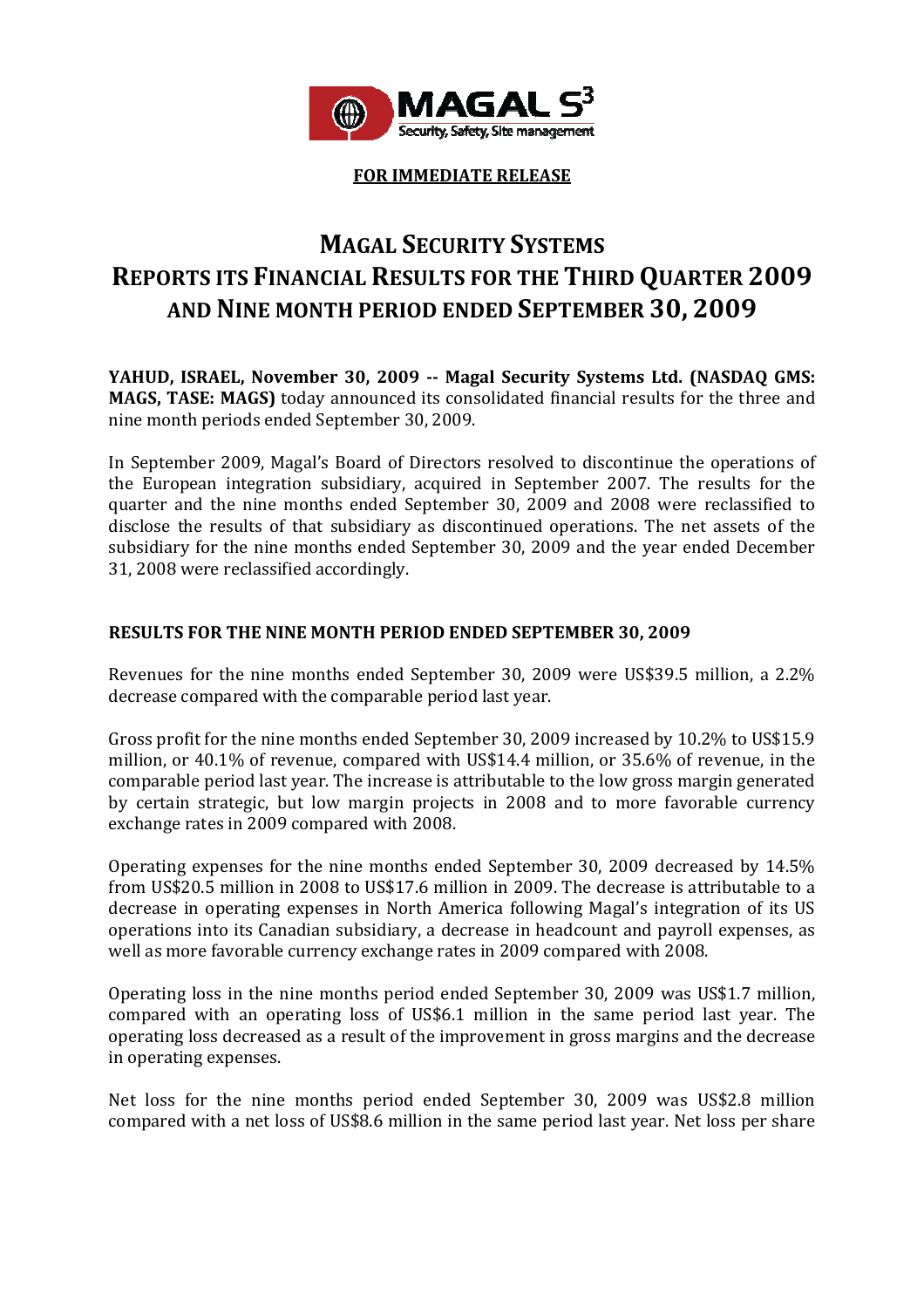for the nine month period ended September 30, 2009 was US\$(0.27), compared with net loss per share of US\$(0.82) in the comparable period last year.

# **RESULTS FOR THE THREE MONTH PERIOD ENDED SEPTEMBER 30, 2009**

Revenues for the third quarter of 2009 totaled US\$17.7 million, an increase of 14.8% over the third quarter of 2008. The revenue increase is mostly attributable to revenue generated in Israel during the period.

Gross profit for the third quarter of 2009 increased to US\$6.8 million, or 38.2% of revenues, representing a 54.8% increase over US\$4.4 million, or 28.3% of revenues for the third quarter of 2008. Gross margin for the quarter increased due to the higher revenue volume, a more favorable mix of products and projects, as well as more favorable currency exchange rates in 2009 compared with 2008.

Operating income for the third quarter of 2009 was US\$0.5 million, compared with an operating loss of US\$2.4 million for the third quarter of 2008.

During the third quarter of 2009, the US Dollar decreased by 4.1% against the Israeli Shekel compared with an increase of 2.1% during the comparable period last year. Financing expenses in the three months ended September 30, 2009 increased from US\$0.3 million to US\$0.8 million as a result of the devaluation of the Company's US Dollar denominated assets.

Net loss for the third quarter of 2009, was US\$0.7 million, compared with a net loss of US\$3.4 million for the third quarter of 2008. Net loss per share for the third quarter of 2009 was US\$(0.07), compared with a net loss per share of US\$(0.33) in the same period last year.

## **MANAGEMENT COMMENT**

Commenting on the results, Mr. Eitan Livneh, President and CEO of Magal, said, "We have gone through many changes in 2009 that have provided a foundation for better results in the future. The improvement in the results of our core business in the past nine months, and especially our operating profitability in the third quarter, is testimony to that. We rationalized costs across the board and consolidated our North American business into one unit, realizing significant cost savings."

Continued Mr. Livneh, "Our European subsidiary required us to invest extensive time and effort, which management felt were not justified in light of its overall performance. We therefore took the decision to cease the operations of this subsidiary. This will enable us to increase our focus on our core business and on what we do best."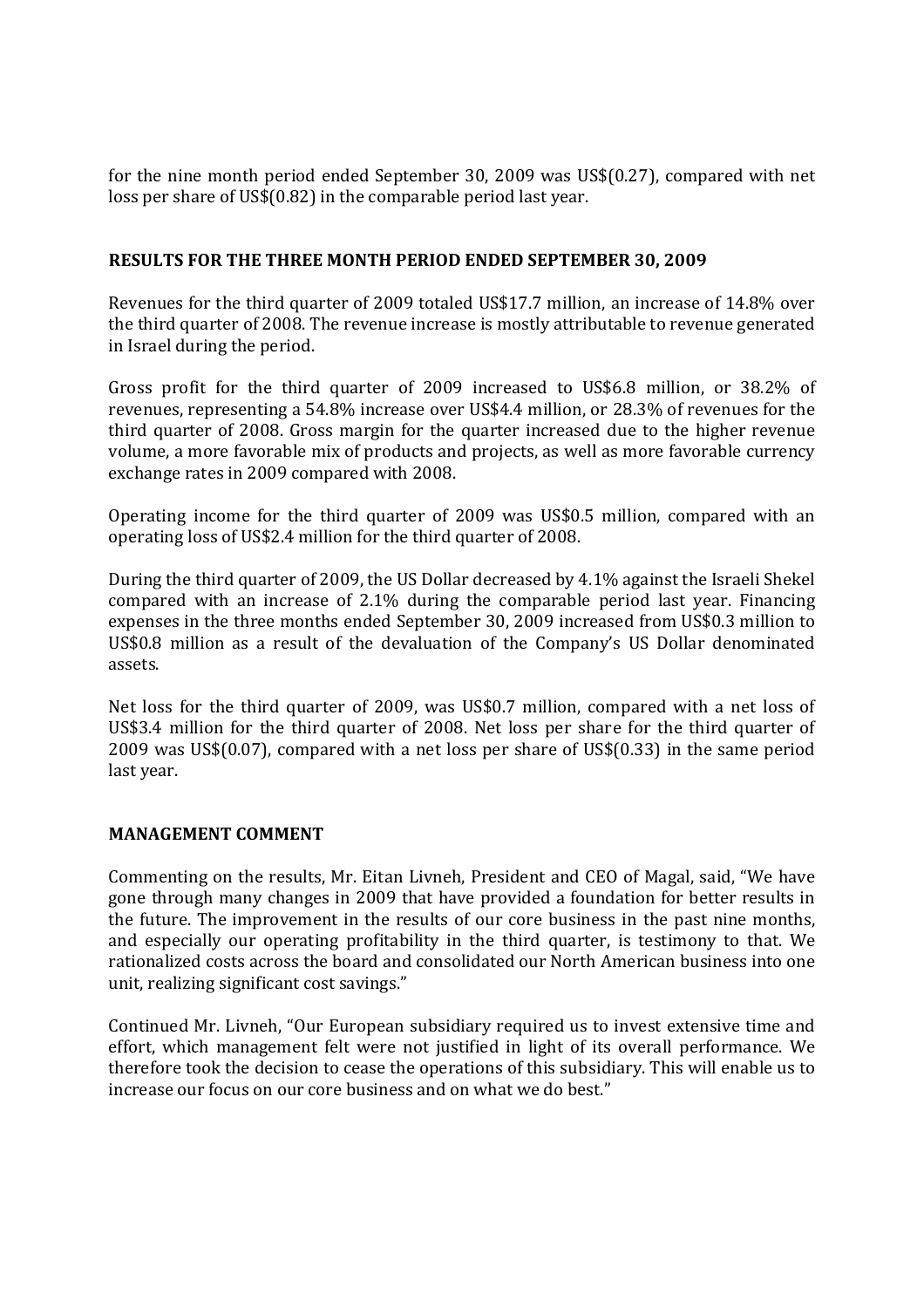"Our current results represent the beginning of an improvement in performance which I expect will continue into the future. We intend to cement our lead in the sensor space by marketing new advanced security sensors, build and advance on our success with Fortis in the Municipal Control and Command field, and improve our capabilities in the Intelligent Video Analytics space. Our achievements in 2009 and goals for 2010 make me and the rest of management enthusiastic about Magal's future," concluded Mr. Livneh.

# **INVESTORS' CONFERENCE CALL INFORMATION:**

The Company will host a conference call today, November 30, 2009, at 9:00am EST.

To participate, please call one of the following teleconferencing numbers. Please begin placing your calls at least 10 minutes before the conference call commences. If you are unable to connect using the toll-free numbers, please try the international dial-in number.

| US:            | 1888 407 2553   |
|----------------|-----------------|
| Israel:        | 03 918 0664     |
| UK:            | 0 800 917 9141  |
| International: | +972 3 918 0664 |

A replay of the call will be available from the day after the call. The link to the replay will be accessible from Magal's website at: www.magal‐ssl.com.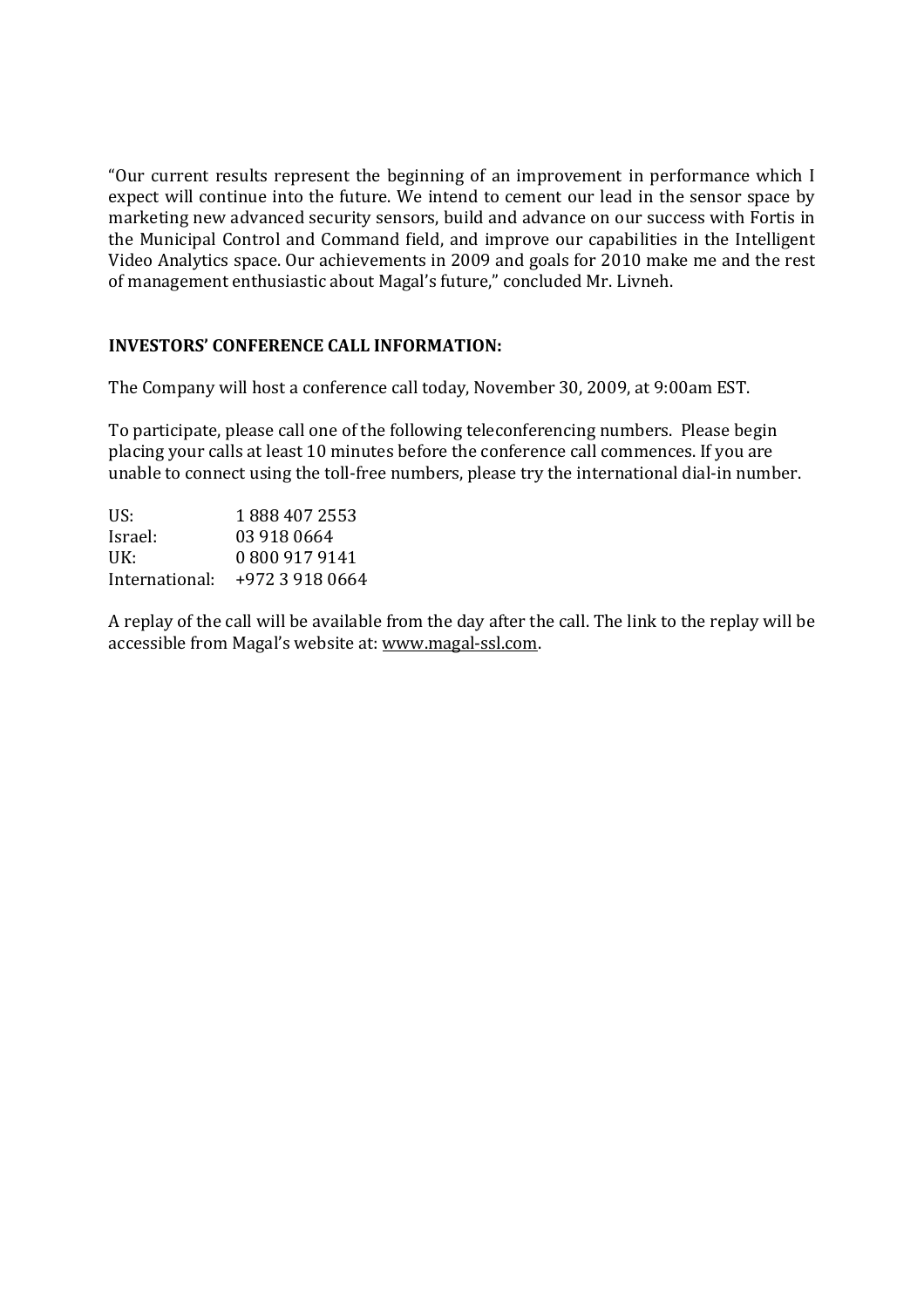## **ABOUT MAGAL S3**

Magal S3 is a leading international solution provider, in the business of Security, Safety and Site Management. Based on 35 years of experience and interaction with customers, the company has developed a unique set of solutions and products, optimized for perimeter, outdoor and general security applications. Magal S3's turnkey solutions are typically integrated and managed by a single sophisticated modular command and control software, supported by expert systems for real-time decision support. Magal S3's broad portfolio of critical infrastructure and site protection management technologies includes a variety of smart barriers and fences, fence mounted detectors, virtual gates, buried and concealed detection systems as well as a sophisticated protection package for sub-surface intrusion. A world innovator in the development of CCTV, IVA and motion detection technology for outdoor operation, Magal S3 has successfully installed customized solutions and products in more than 75 countries worldwide.

*This press release contains forwardlooking statements, which are subject to risks and uncertainties. Such statements are based on assumptions and expectations which may not be realized and are inherently subject to risks and uncertainties, many of which cannot be predicted with accuracy and some of which might not even be anticipated. Future events and actual results, financial and otherwise, may differ from the results discussed in the forwardlooking statements. A number of these risks and other factors that might cause differences, some of which could be material, along with additional discussion of forwardlooking statements, are set forth in the Company's Annual Report on Form 20F filed with the Securities and Exchange Commission.* 

**For more information: Magal Security Systems Ltd. Zev Morgenstern, CFO** Tel: +972 (3) 539‐1444 E‐mail: zevm@magal‐ssl.com Web: www.magal‐ssl.com

**GK Investor Relations Ehud Helft/Kenny Green** Tel: (US) +1 646 201 9246 Int'l dial: +972 3 607 4717 E‐mail: magal@gkir.com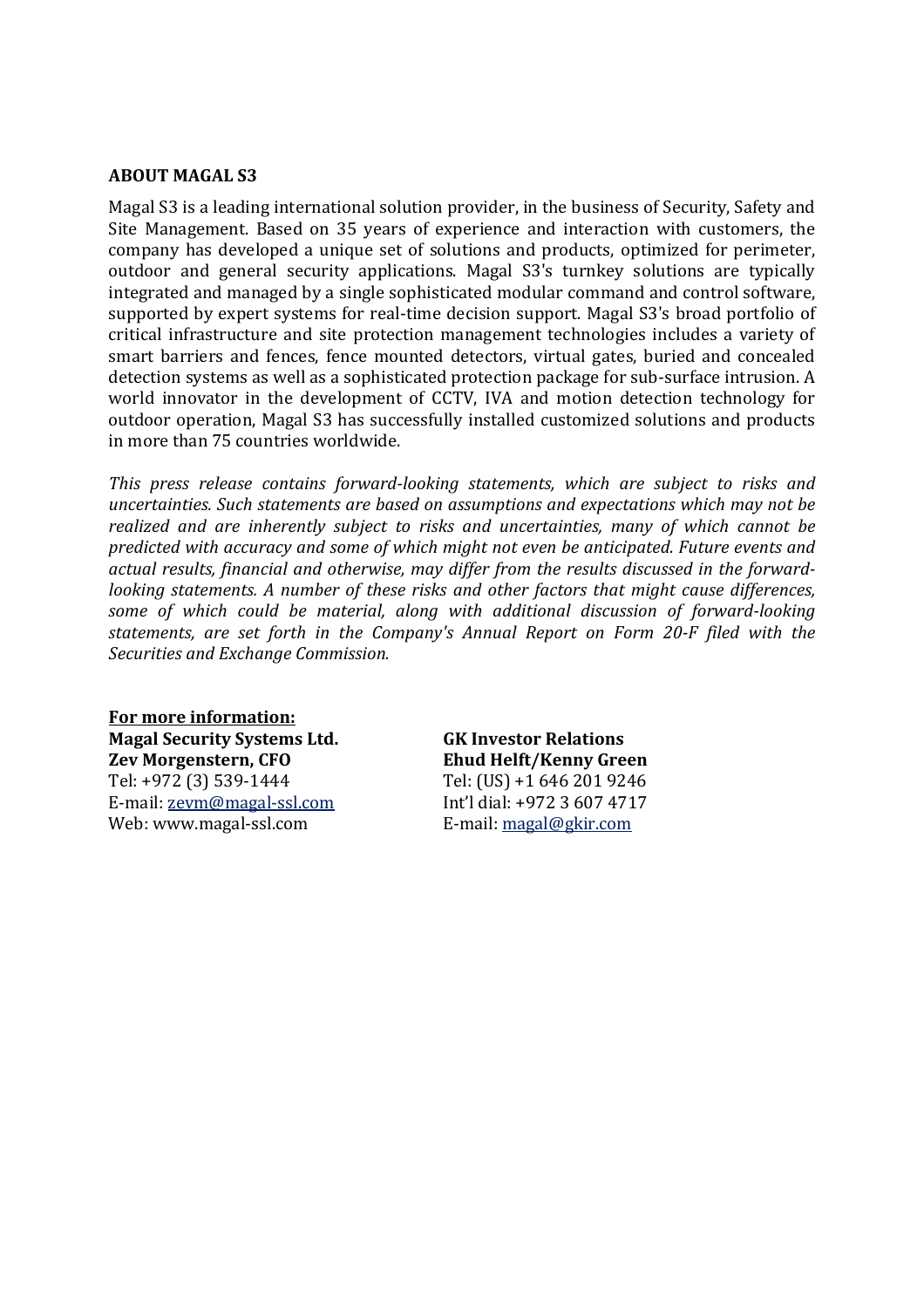### **MAGAL SECURITY SYSTEMS LTD. UNAUDITED CONDENSED CONSOLIDATED STATEMENTS OF INCOME**

*(All numbers except EPS expressed in thousands of US\$)*

|                                        |             | <b>Nine Months Ended</b><br>Sept. 30, | <b>Three months</b><br>Ended Sept. 30, |             |             |                         |
|----------------------------------------|-------------|---------------------------------------|----------------------------------------|-------------|-------------|-------------------------|
|                                        | 2009        | 2008                                  | $\frac{0}{0}$<br>change                | 2009        | 2008        | $\frac{0}{0}$<br>change |
| Revenue                                | 39,552      | 40,460                                | (2.2)                                  | 17,682      | 15,406      | 14.8                    |
| <b>Cost of revenue</b>                 | 23,677      | 26,048                                | (9.1)                                  | 10,924      | 11,039      | (1.0)                   |
| <b>Gross profit</b>                    | 15,875      | 14,412                                | 10.2                                   | 6,758       | 4,367       | 54.8                    |
| <b>Operating expenses:</b>             |             |                                       |                                        |             |             |                         |
| Research and development, net          | 3,199       | 3,992                                 | (19.9)                                 | 1,163       | 1,359       | (14.4)                  |
| Selling and marketing                  | 7,992       | 9,757                                 | (18.1)                                 | 2,891       | 3,448       | (16.2)                  |
| General and administrative             | 6,379       | 6,353                                 | 0.4                                    | 2,182       | 1,976       | 10.4                    |
| Special post-employment benefit        |             | 438                                   |                                        |             |             |                         |
| <b>Total operating expenses</b>        | 17,570      | 20,540                                | (14.5)                                 | 6,236       | 6,783       | (8.1)                   |
| <b>Operating income (loss)</b>         | (1,695)     | (6, 128)                              |                                        | 522         | (2, 416)    |                         |
| Financial expense, net                 | 1,065       | 1,542                                 | (30.9)                                 | 839         | 297         |                         |
| Loss from continuing operations before |             |                                       |                                        |             |             |                         |
| income taxes                           | (2,760)     | (7,670)                               |                                        | (317)       | (2,713)     |                         |
| Income tax                             | 10          | 778                                   | (98.7)                                 | 244         | 257         | (5.1)                   |
| Net loss from continuing operations    | (2,750)     | (6,892)                               |                                        | (561)       | (2,970)     |                         |
| Loss on discontinued operations, net   | (97)        | (1,683)                               |                                        | (160)       | (461)       |                         |
| Net loss                               | (2, 847)    | (8, 575)                              | (66.8)                                 | (721)       | (3, 431)    | (79.0)                  |
| Basic and diluted loss per share from  |             |                                       |                                        |             |             |                         |
| continuing operations                  | $(0.26)$ \$ | $(0.66)$ \$                           |                                        | $(0.05)$ \$ | $(0.29)$ \$ |                         |
| Basic and diluted loss per share from  |             |                                       |                                        |             |             |                         |
| discontinued operations, net           | $(0.01)$ \$ | $(0.16)$ \$                           |                                        | $(0.02)$ \$ | $(0.04)$ \$ |                         |
| Basic and diluted net loss per share   | $(0.27)$ \$ | $(0.82)$ \$                           |                                        | $(0.07)$ \$ | $(0.33)$ \$ |                         |
|                                        |             |                                       |                                        |             |             |                         |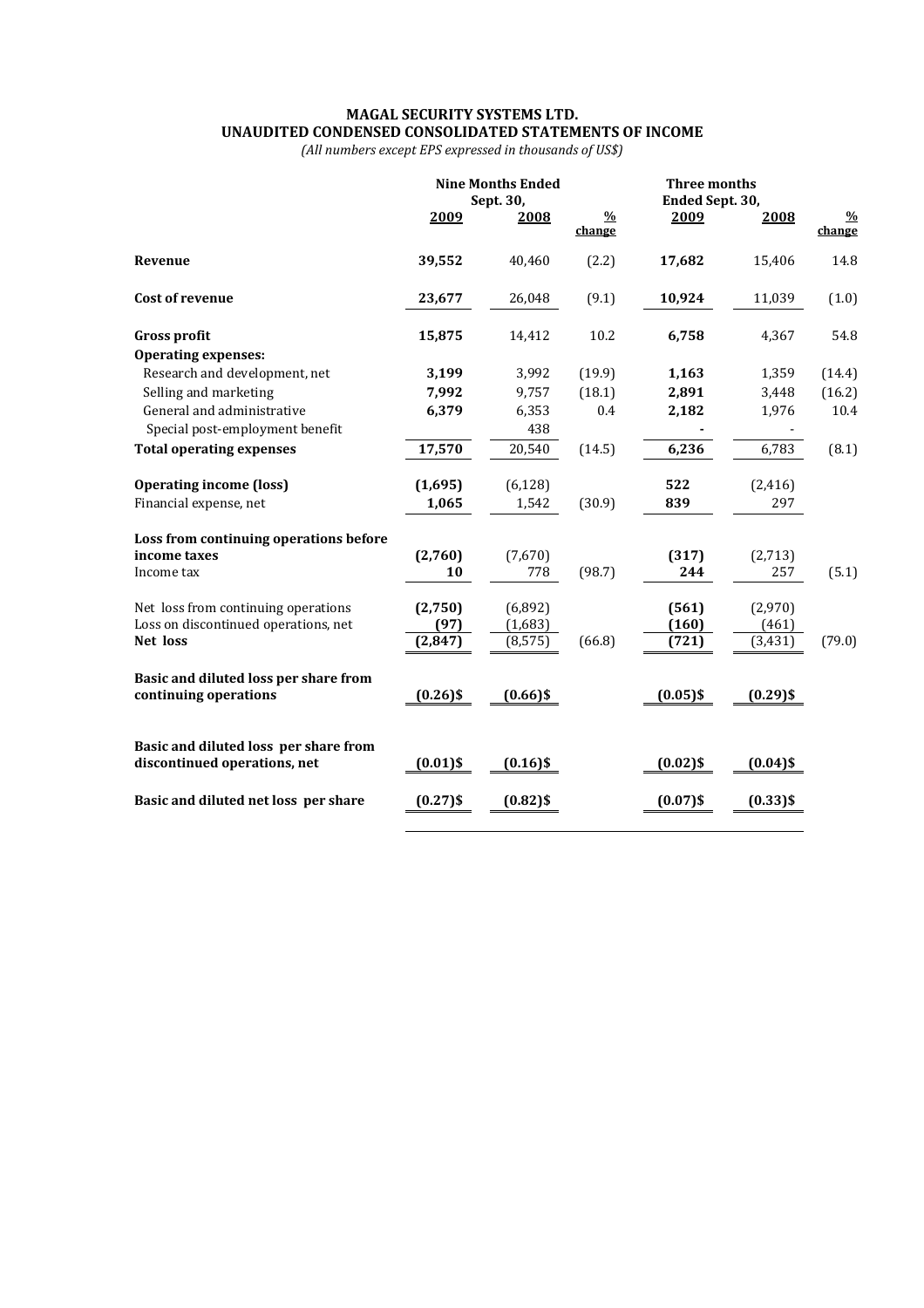### **MAGAL SECURITY SYSTEMS LTD. FINANCIAL RATIOS**

|                                                  | Nine Months Ended Sep. 30, |           | Three months Ended Sep.<br>30, |           |  |
|--------------------------------------------------|----------------------------|-----------|--------------------------------|-----------|--|
|                                                  | 2009<br>$\%$               | 2008<br>% | 2009<br>$\%$                   | 2008<br>% |  |
| Gross margin                                     | 40.1                       | 35.6      | 38.2                           | 28.3      |  |
| Research and development, net as a % of          |                            |           |                                |           |  |
| revenues                                         | 8.1                        | 9.9       | 6.6                            | 8.8       |  |
| Selling and marketing as a % of revenues         | 20.2                       | 24.1      | 16.3                           | 22.4      |  |
| General and administrative as a % of<br>revenues | 16.1                       | 15.7      | 12.3                           | 12.8      |  |
| Special post employment benefit                  |                            | 1.1       |                                |           |  |
| Operating margin                                 | (4.3)                      | (15.1)    | 3.0                            | (15.7)    |  |
| Net margin before discontinued operation         | (7.0)                      | (17.0)    | (3.2)                          | (19.3)    |  |
| Loss on discontinued operation as a % of         |                            |           |                                |           |  |
| revenues                                         | (0.2)                      | (4.2)     | (0.9)                          | (3.0)     |  |
| Net margin after discontinued operation          | (7.2)                      | (21.2)    | (4.1)                          | (22.3)    |  |